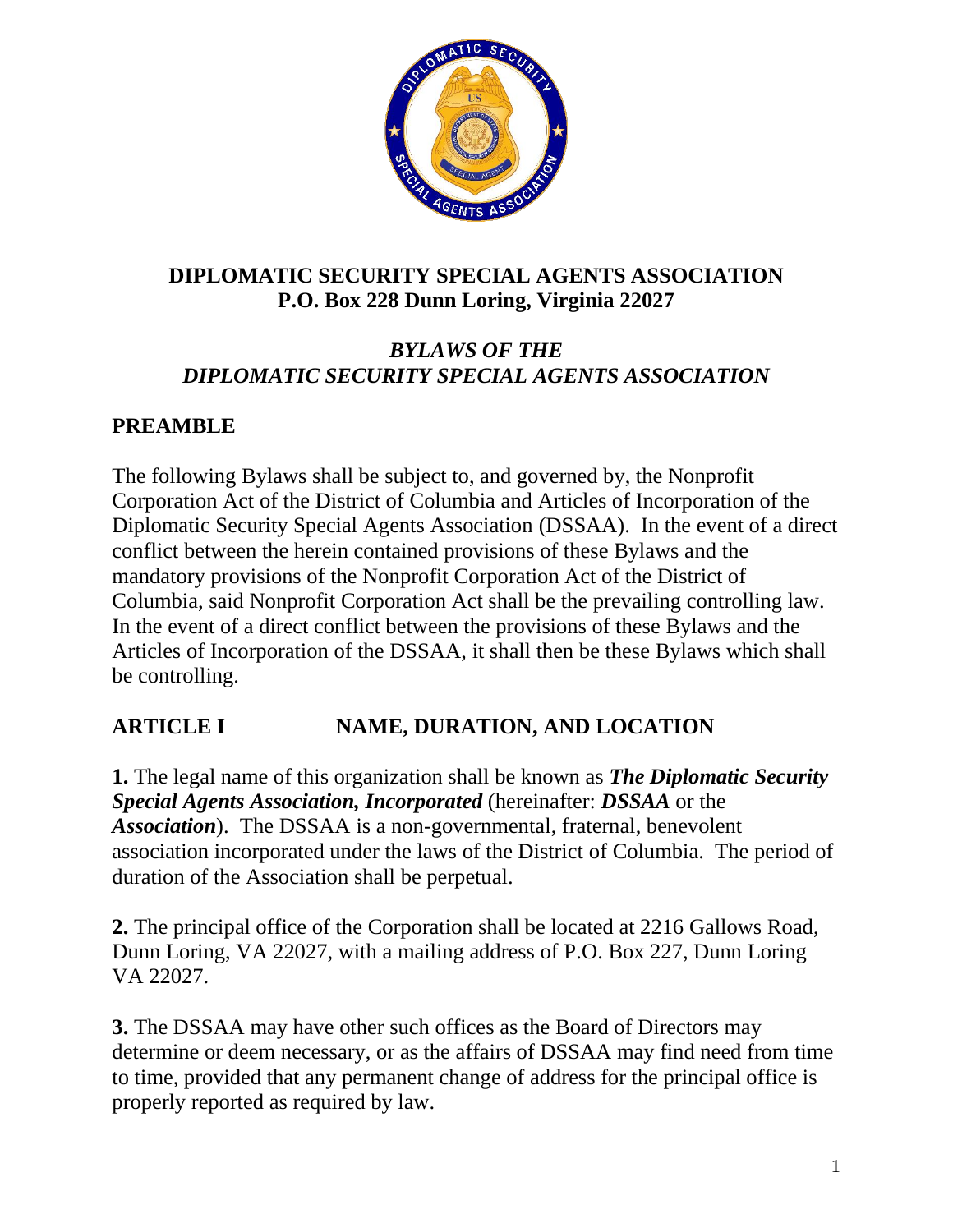### **ARTICLE II PURPOSE AND OBJECTIVES**

**1.** DSSAA is non-profit organization, classified as a business league, under Section 501 (c) (6), of the Internal Revenue Code (or the corresponding section of any future Federal tax code) with the primary purpose and objective of supporting and furthering the interests and well-being of its membership both at home and abroad. This is achieved through supporting a variety of activities, incidental to or appropriate in, providing personal and professional development, encouraging public interest, and promoting and supporting the best interests of the law enforcement and security efforts of the United States Department of State (DOS), Bureau of Diplomatic Security (DS).

**2.** DSSAA may support the Diplomatic Security Foundation (DSF), DS programs and offices (such as OSAC, the Diversity Working Group, Public Affairs, and Recruiting), and other DS endeavors or activities as determined by the Board.

**3.** DSSAA may provide employees of DS and others with nominal gifts, memorials, or similar limited financial assistance as determined by the DSSAA Board.

**4.** No substantial part of the activities of DSSAA shall carry out propaganda and DSSAA shall not participate in (including publishing and distributing statements in regards to) any social issue, social campaign, or political campaign for public office. DSSAA may participate in advocacy activities on behalf of its membership and represent its membership to government leadership, yet is not and shall not represent itself as a formal bargaining unit or union.

**5.** The property and assets of the DSSAA are irrevocably dedicated to and for nonprofit purposes only. No part of the net earnings, properties, or assets of DSSAA shall inure to the benefit or be distributed to its trustees, officers, or other private persons, except that DSSAA shall be authorized and empowered to pay reasonable compensation to its employees, contractors, and third parties for services rendered, and to make payments and distributions in furtherance of the objects set forth above.

**6.** Notwithstanding any other provisions of these articles, DSSAA shall not carry on any other activities not permitted by an association exempt from Federal income tax under Section 501 (c) (6) of the Internal Revenue Code (or corresponding section of any future Federal tax code).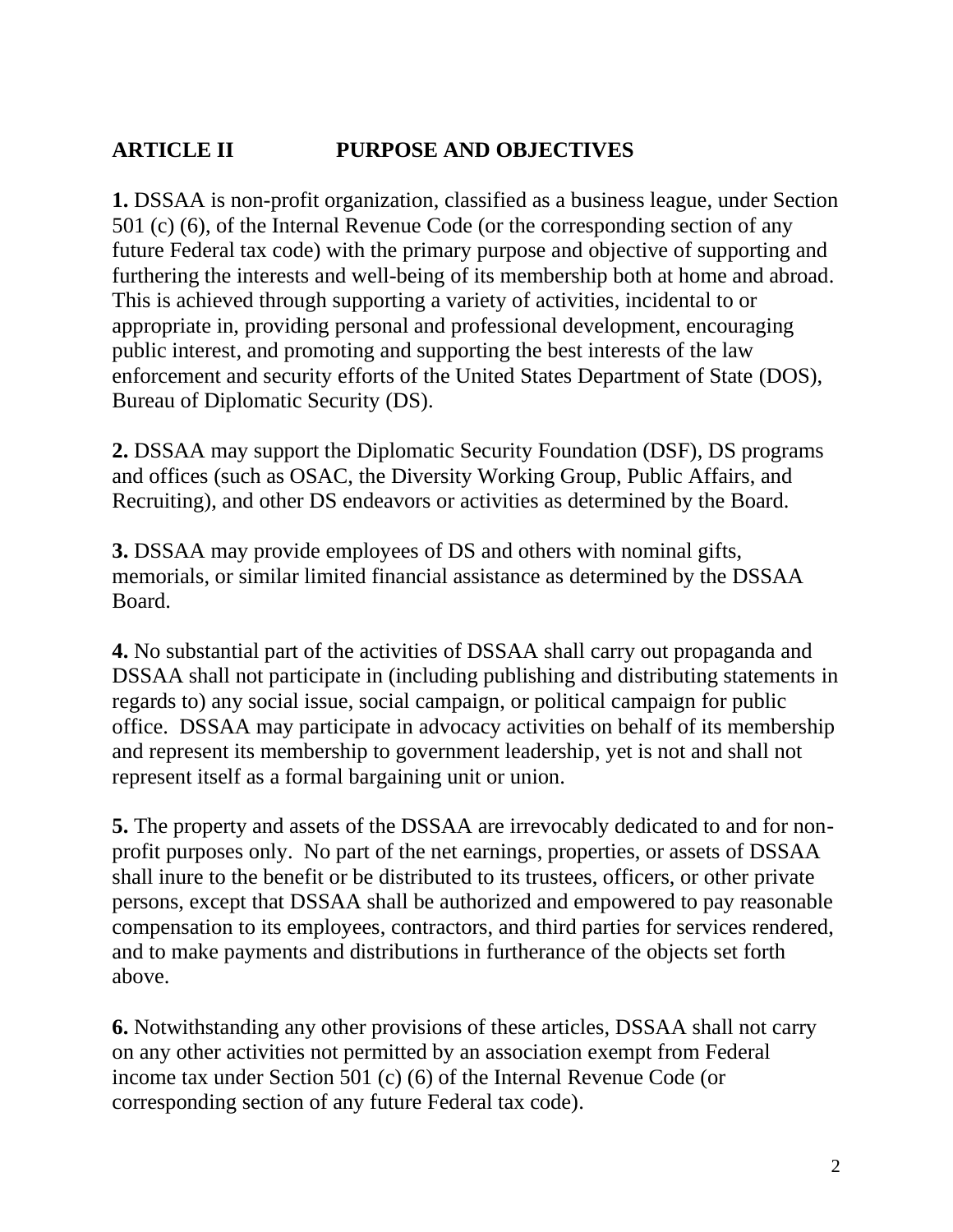### **ARTICLE III MEMBERSHIP**

**1. Requirements**: While subject to official verification by the Board, to qualify for DSSAA membership, an individual must be a current employee or third-party contractor of DS, retired employee of DS, former DS government employee who left in good standing, or U.S. Department of Defense personnel currently or formally assigned to DS [such as Marine Security Guards (MSGs), Liaison Officers (LNOs) or Seabees].

**2. Suspension and Revocation**: The DSSAA Board may suspend or revoke any DSSAA membership. To suspend or revoke a membership, the Board must be presented a valid concern over a member's continued association with DSSAA. Two Board members must agree that the matter is a membership concern for the Board to undertake consideration. The Board will notify the member in writing (including electronic communication) of why their membership status is being questioned, and allow the member five (5) calendar days to respond in writing. The Board shall hold a meeting (in-person or virtual) within five (5) calendar days of receiving the member's final response (if extended communications are undertaken) or the expiration of the time provided to the member to respond (if no response is received). The Board may allow the member in question to attend the meeting. To suspend or revoke a DSSAA membership, the vote of the DSSAA Board must include at least a supermajority of votes from the current Board. **(**For purposes here, a supermajority means a majority plus one vote, in favor of suspending or revoking membership, not a simple majority of the current Board.) For suspensions, the length of suspension shall be stated in the Board's motion. For revocations, the member shall be ineligible to rejoin DSSAA. The Board will notify the member of the Board's decision in writing (including electronic) within three (3) calendar days of voting.

#### **ARTICLE IV BOARD OF DIRECTORS**

**1. General Powers**: The DSSAA shall be governed by a Board of Directors (hereinafter referred to as "Director(s)," "Officer(s)," the "Board," or "DSSAA Board"). The Board shall have all rights, powers, privileges and limitations of liability of directors of a non-profit corporation organized under the Nonprofit Corporations Act of the District of Columbia.

The Board shall establish policies and directives, as necessary, governing business and programs of the DSSAA and, subject to the provisions of these Bylaws, see that the policies and directives are appropriately followed.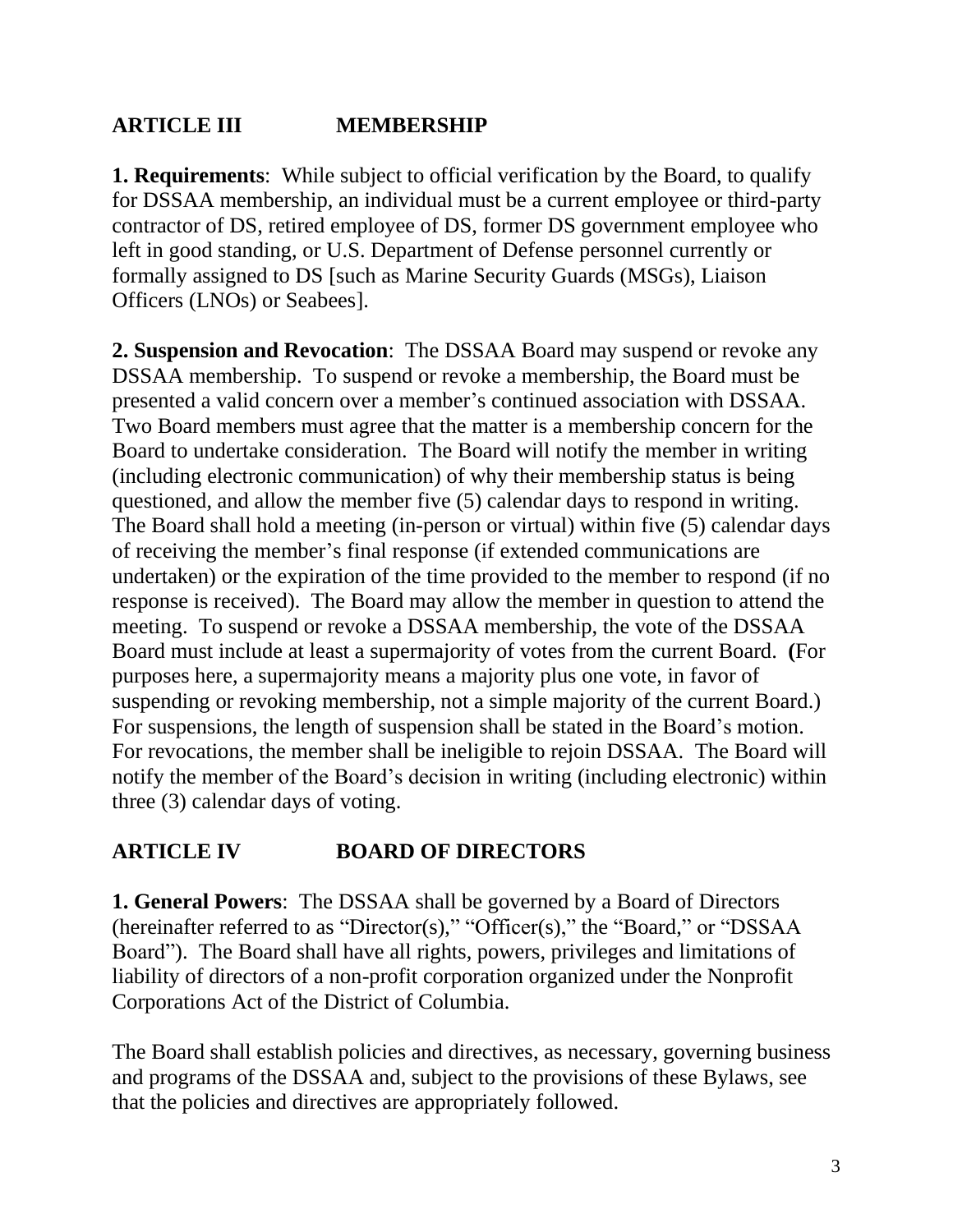**2. Number, Tenure, and Qualifications**: The Board shall have up to seven (7) members but no less than one (1) Board member. The number of voting officers shall be no greater than seven (7). The Board shall be constituted as follows:

- President
- Vice President
- Recording Secretary
- Financial Secretary
- Communications Secretary
- Active-Duty DS Employees Representative
- Retired DS Employees Representative

**4. Requirements**: DSSAA Board members shall be elected from current members of DSSAA, who reside within the geographical area of the District of Colombia (within 50 miles, measured from the Washington Monument), and consent to their names being submitted as candidates for the respective offices. Candidates shall be elected by majority vote of the DSSAA membership. A candidate wishing to stand for a Board position will specifically indicate their interest in the specific position, or in any position.

**5. Board Compensation**: The Board shall receive no compensation other than for reasonable expenses. However, nothing in these Bylaws shall be construed to preclude any Board member from serving DSSAA in any other capacity and receiving compensation for services rendered.

**6. Term**: The term of election shall be three (3) years for Board positions. As of May 1, 2021, no Board member may serve more than two consecutive terms on the Board without at least a one full calendar-year break in service on the Board. If reelected to the DSSAA Board after the specified break in service, the two consecutive three-year terms clock restarts. If any elected Board member will reside and/or be assigned or temporarily detailed outside of the required geographical area for any reason, for more than six consecutive months, they must resign their position on the Board.

**7. Vacancies**: A vacancy on the Board may exist upon the death, written resignation to the rest of the Board, or removal of any Board member.

**7a)** When a Board vacancy occurs, other than President or Vice President, any individual who is a current DSSAA member in good standing with DS and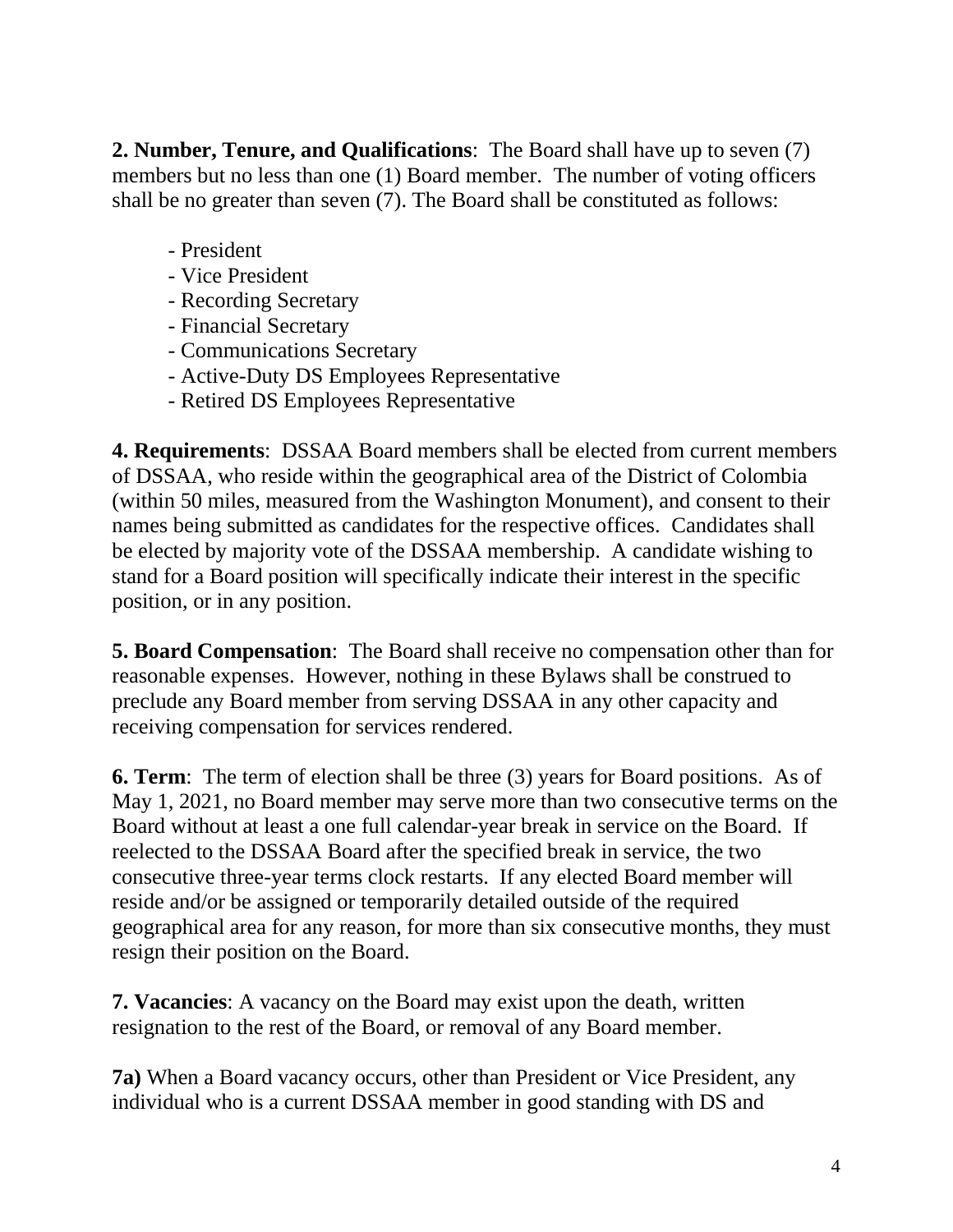DSSAA, and meets the position requirements, may be proposed as a successor. An affirmative majority vote of the Board will confirm or negate this nomination and assumption of office to fill the Board vacancy.

**7b)** If a vacancy in the position of President or Vice President occurs, an election will be held within 30 calendar days to fill the position. All successors or the newly-elected President or Vice-President will serve the remainder of the position's term in office, not a new three (3) year term. A successor's time on the Board, unless they were already a DSSAA Board member, does not count towards the term limits described above. That is, if the Board votes to transfer the Communications Secretary to the vacant Recording Secretary position, the new Recording Secretary serves the remainder of the position's term. If the Board therefore fills the now vacant Communications Secretary position, that (non-Board member) successor will serve until the end of that term and be eligible to run for an additional two consecutive terms.

**8. Election Procedures**: The DSSAA Board of Directors elections shall normally be conducted by April 30 in the third year of the Board's term by online ballot via a third-party company for transparency and fairness.

**8a)** The DSSAA Secretary will have primary responsibility for the election process, under the oversight of the DSSAA President. The Secretary shall, at a minimum, provide election information including candidate's name, desired Board position (if any), and a short biography (under 300 words, if submitted), on ballots sent to all current DSSAA members. The official transition of Board power and responsibilities will be at noon (12 pm) on the day of May 15 (the National Peace Officer's Memorial Day). Elections shall be open for 10 calendar days ending at 2359 hours, Eastern Standard Time.

**8b)** Qualified candidates receiving the highest number of votes for each respective office shall be declared elected. The Secretary and President shall be responsible for tabulating the votes. The Secretary and President will present the results to the DSSAA Board who will vote to officially certify the election results within three (3) days of the end of the election. In the event of a tie, the current/outgoing DSSAA President will cast a tie breaking vote. Results shall be released within five (5) days of the end of the election. Overall election data shall be released within ten (10) business days of the end of the election if not released with results. The Vice President may perform these duties if delegated by the President.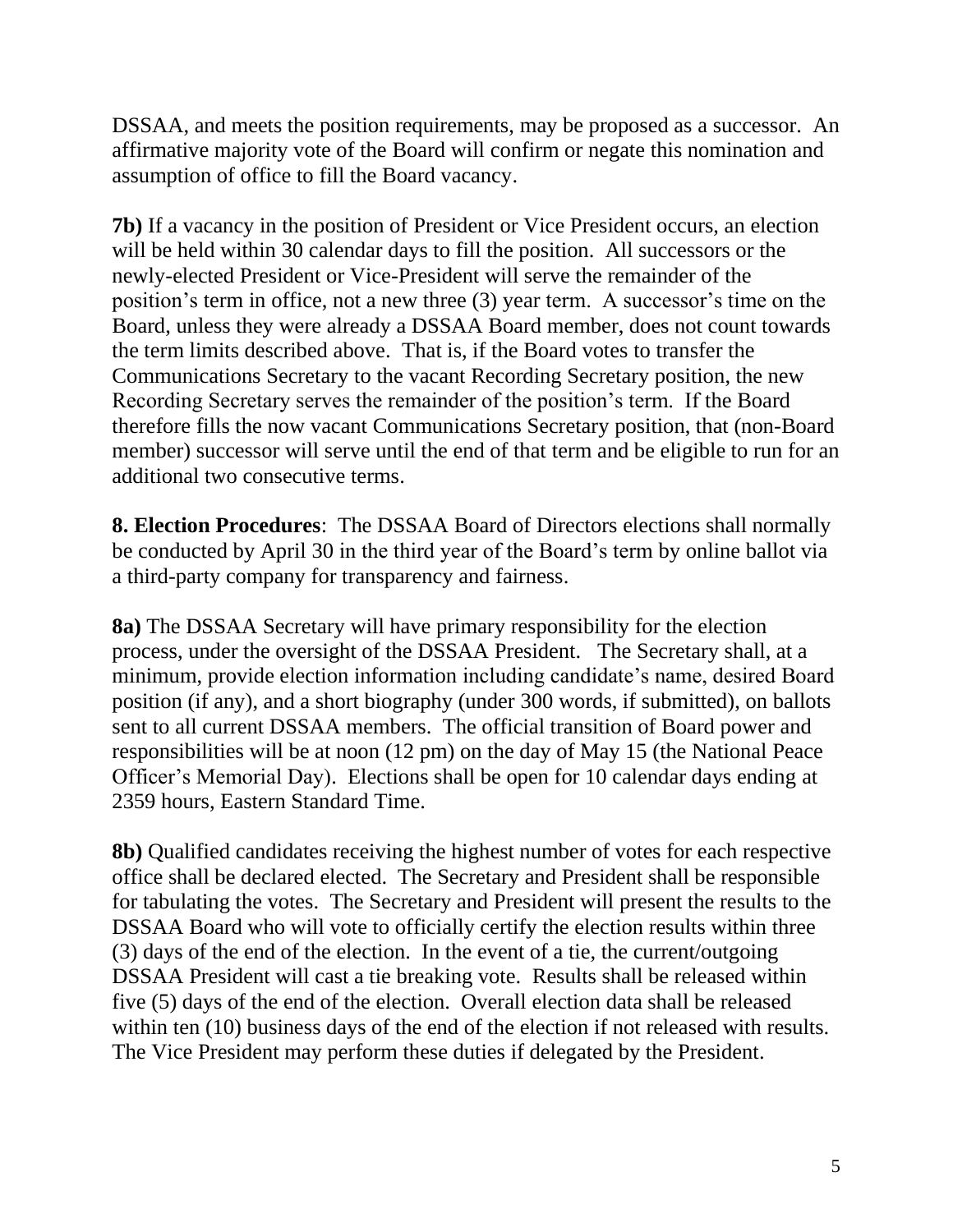**9. Board Functions**: The Board of Directors of DSSAA shall have all powers and perform all duties necessary for general management of the affairs, activities, property, and interests of the Association. Specifically, the Board shall:

- a) Hold no fewer than two (2) regular meetings (in-person or virtually) each year at such time, place, and dates as the Board deems proper and necessary;
- b) Establish, dissolve, and supervise committees it deems proper and necessary for carrying out the purposes of the Association;
- c) Control and oversee all expenditures and disbursement of DSSAA funds except regular DSSAA Store operations. All expenditures and disbursements except regular DSSAA Store operations must be approved by a majority vote of the DSSAA Board;
- d) Keep minutes of Board and special meetings;
- e) Submit periodic, but no less than annual, reports, correspondence, financial statements, and similar instruments, or copies thereof, to such organizations as require them;
- f) Delegate authority or prescribe additional duties to any officer or committee of DSSAA;
- g) Be authorized to fill the position of Recording Secretary, Financial Secretary, Communications Secretary, and any Representative vacancy from regular members of the DSSAA. The chosen DSSAA member shall retain that position until the vacancy is filled at the next DSSAA election. The position of President and Vice President require an election within 30 days of the position becoming vacant if not prior to the position becoming vacant;
- h) Be authorized to take measures it deems proper and necessary to obtain or uphold the objectives and best interests of DSSAA;
- i) Be authorized to perform any other duty required of it under these Bylaws;
- j) Provide an annual review to DSSAA Members.

**10. Removal of a Board Member**: Any DSSAA Board member except the President may be removed by an affirmative vote of the supermajority (majority plus one) of the DSSAA Board members whenever, in their judgment, the best interests of the Association will be served thereby.

**10a)** Not attending or participating in at least one DSSAA Board Meeting in a twelve-month period may constitute grounds for removal of a Board member. The Board may deem a Board member who has missed two (2) consecutive meetings or has not hosted/co-hosted the required number of events without reasonable explanation accepted by the Board, to have resigned from the Board.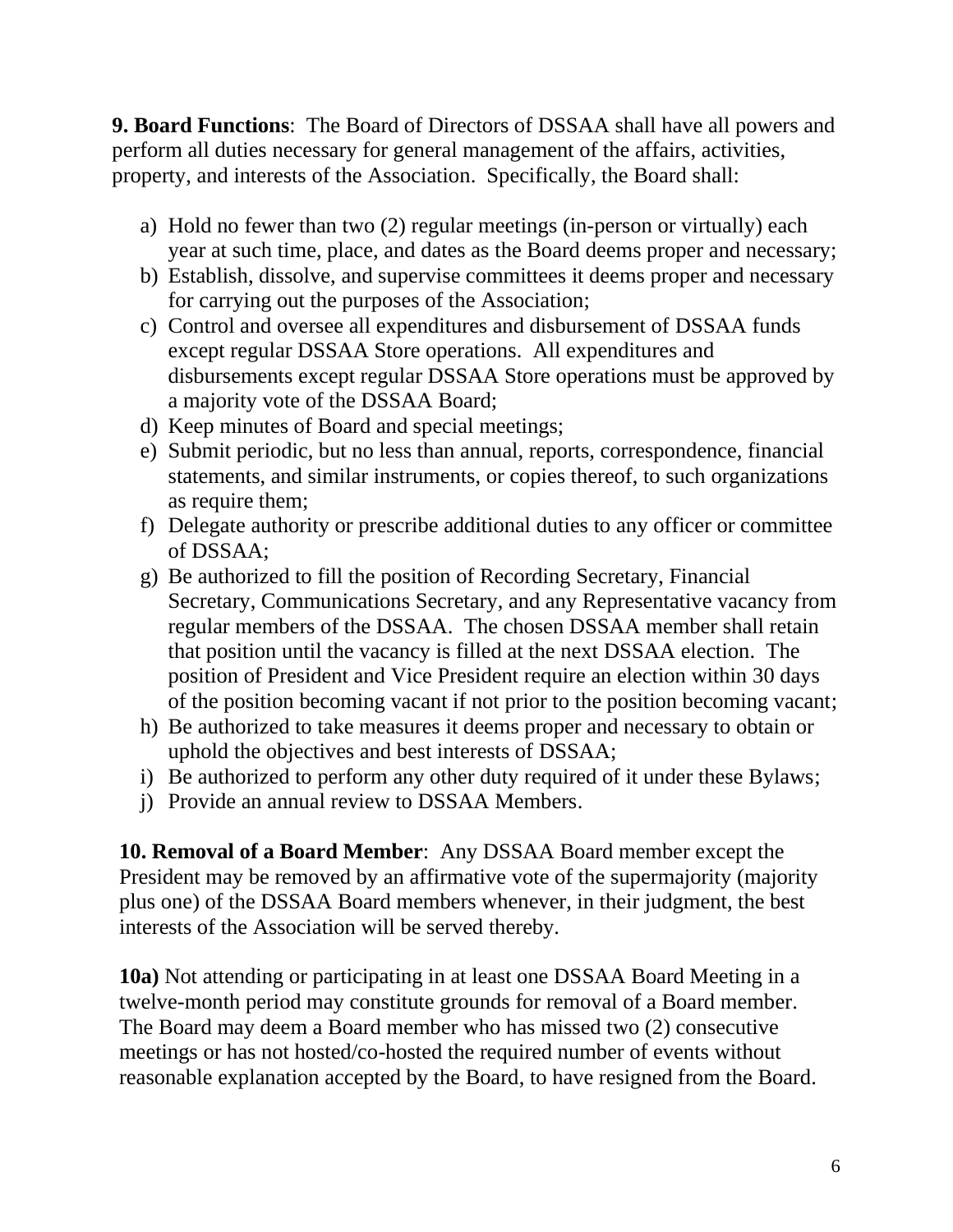**10b**) The majority of the Board may call for a "no confidence" vote in the President which will be put to the DSSAA membership for a simple majority vote, following the same rules as a DSSAA Board election, yet the President may not take part in the removal process or vote counting.

## **ARTICLE V DUTIES OF THE OFFICERS**

**1. General**: Officers shall conduct all duties pertaining to their offices and other such duties which may be required by law or by these Bylaws, subject to control of the Board, and shall perform such other additional duties which the Board may assign to them at their discretion. Officers selected to the Board shall serve the needs of the Board in such manner as the Board deems to be in good faith and in the best interests of the Association and with such care as an ordinary, prudent, and reasonable person in a similar situation may exercise. Any Officer who performs the duties of a Director in accordance with the above shall have no liability based upon any failure (or alleged failure) to discharge that Officer's obligations. All Board Officers have the right to resign at any time by providing written notice to the President and/or Vice President. All DSSAA officers except the President are required to organize and host one major DSSAA event and co-host three minor DSSAA events annually.

**2. President**: The President shall be an active-duty DS Special Agent (job series 2501 or 1811) in good standing with the Department, and a member of the Association. The President shall be a voting member of the DSSAA Board with all rights and privileges thereof.

The President shall:

- a) Be the principal executive officer of DSSAA and DSSAA Store(s);
- b) Be subject to the control of the DSSAA Board, provide general supervision and control all activities and operations of DSSAA;
- c) Be responsible for the general management, hiring, and firing of all personnel and shall be responsible for keeping the Board informed of staff performance and implementation of personnel policies adopted by the Board;
- d) The President shall keep the Board completely informed, and shall freely consult with them in relation to DSSAA activities;
- e) Preside at all meetings of DSSAA and the Board;
- f) Sign, with the Vice President or other proper officer authorized by the Board, deeds, contracts, agreements, or other instruments, and receive, deposit, and disburse and account for all funds, except in situations where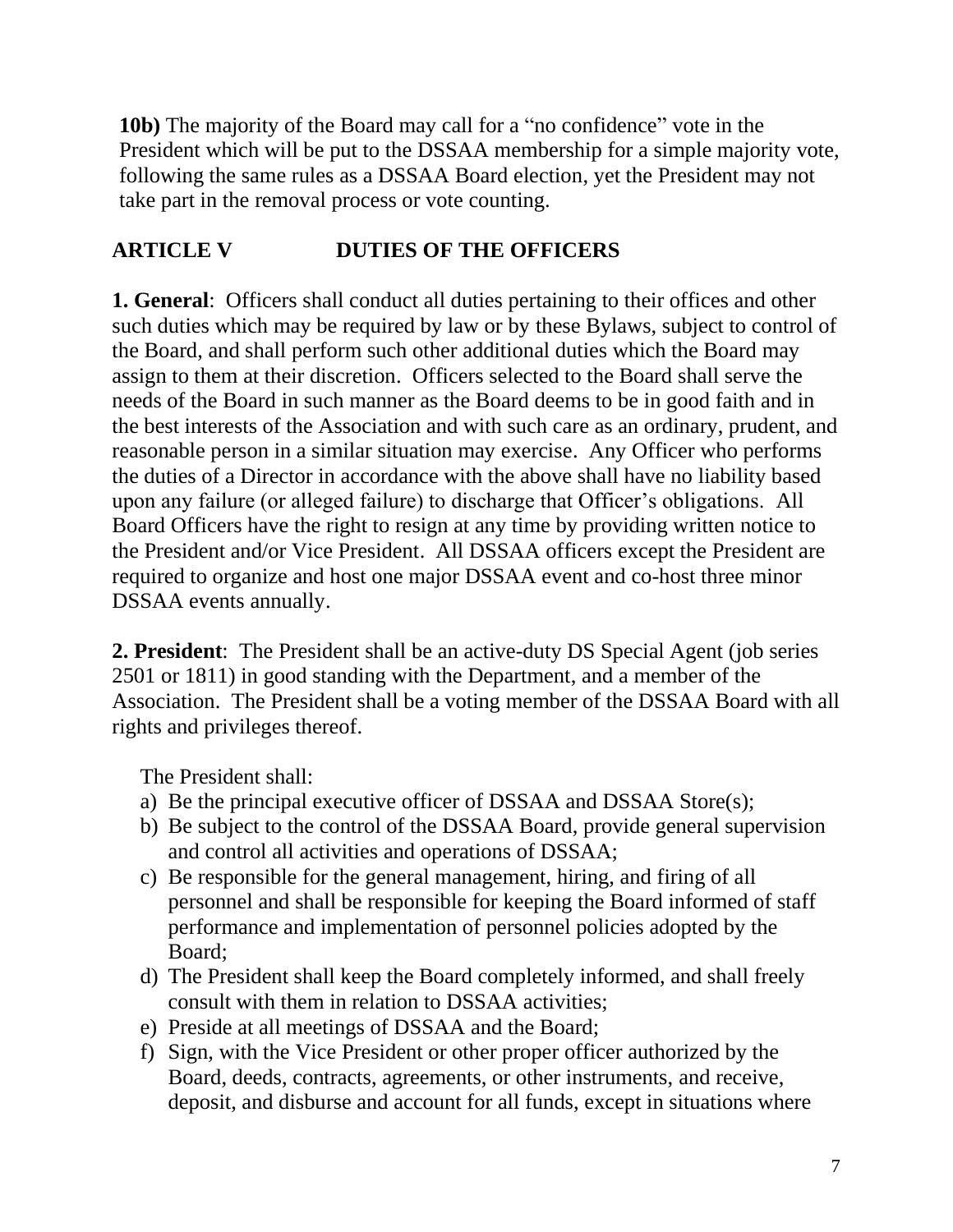the signing and execution thereof shall be expressly delegated by the Board or by these Bylaws to some other officer or member or shall be required by law to be otherwise signed or executed;

- g) Be authorized to appoint a DSSAA member or non-member to any committee (subject to Board approval);
- h) Perform all duties incident to the office of President and such other duties as may be prescribed by the Board from time to time;
- i) Represent DSSAA to the general public, DS and Department leadership, outside organizations, and government agencies;
- j) Delegate their specific authority to other DSSAA Board members if the Board agrees another Board member has more extensive knowledge or experience in a matter of DSSAA concern.
- l) The President will be a voting member of the Diplomatic Security Foundation Board of Directors for the duration of his/her tenure in that office.

**3. Vice President**: The Vice President shall be an active-duty DS Special Agent (series 2501 or 1811) in good standing with the Department and a member of the Association. The Vice President shall be a voting member of the DSSAA Board with all rights and privileges thereof.

In the absence of the President (such as resignation, termination, or inability/refusal to act or otherwise), the Vice President shall:

- a) Perform the duties of the President. When so acting, the Vice President shall have all the powers of and be subject to all the restrictions on the President;
- b) The Vice President may sign, with the President or other authorized officer of the Board, official documents in the performance of official DSSAA duties;
- c) Perform such other duties as may be prescribed by the President and/or the Board from time to time and subject to those Board and/or Bylaw restrictions.

**4. Recording Secretary**: The Recording Secretary shall be an active-duty or retired DS direct-hire employee in good standing with the Department and a member of the Association. The Recording Secretary shall be a voting member of the DSSAA Board with all rights and privileges thereof.

The Recording Secretary shall:

a) Attend all meetings (as possible);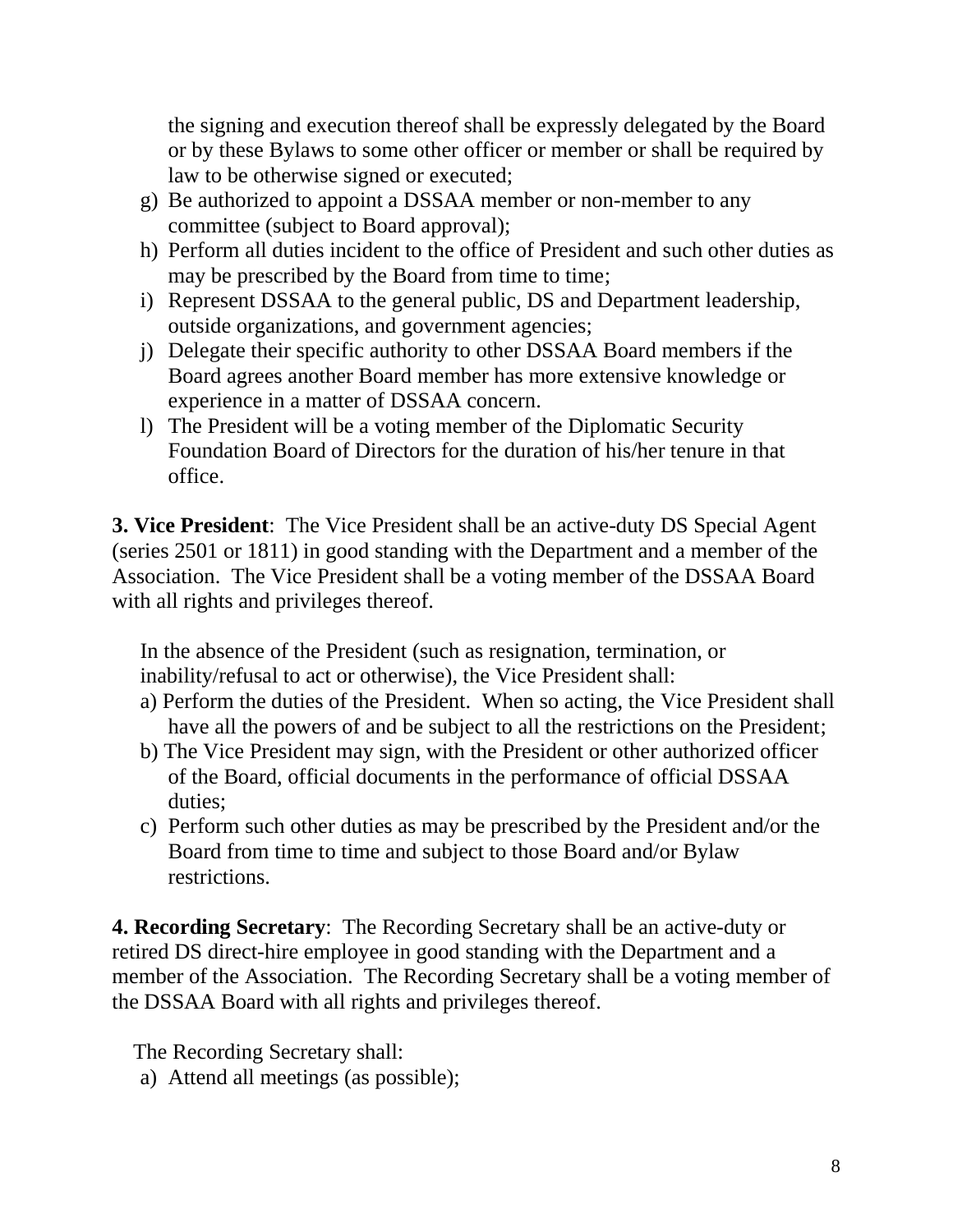- b) Keep minutes of the meetings (in hard copy or electronic format) with Board-approved minutes retained in logical records;
- c) Prepare and present the business to be discussed at all meetings of DSSAA and the Board;
- d) Ensure that notices are duly given in accordance with the provisions of the Bylaws or as required by law;
- e) Be custodian of Board and DSSAA records which are required to be kept at the principal offices;
- f) Shall maintain a copy of the Articles of Incorporation, Bylaws as amended to date, federal tax exemption finding, and three (3) years of federal tax information returns available for inspection during regular business hours at a designated DSSAA location as indicated to the public on the DSSAA website;
- g) Perform all duties incident to the office of the Secretary and such other duties as may be prescribed by the Board or the President from time to time.
- h) Be responsible for the vote count for the election of members of the Board and other vote counts for all DSSAA Board votes.

**5. Financial Secretary**: The Financial Secretary (also known as the Treasurer) shall be an active-duty or retired DS direct-hire employee in good standing with the Department and a member of the Association. The Financial Secretary shall be a voting member of the DSSAA Board with all rights and privileges thereof.

The Financial Secretary shall:

- a) Work with the DSSAA President, Bookkeeper, third party accountants, and the DSSAA Store Manager to keep and maintain adequate and accurate business and financial records of the DSSAA, its assets and liabilities, DSSAA Store operations, and other matters customarily included in financial statements;
- b) Answer any Board questions related to DSSAA finances;
- c) Ensure corporate and governmental financial forms are timely filed;
- d) Work with the DSSAA Bookkeeper to provide a quarterly summary and a detailed annual financial accounting review to the DSSAA Board;
- e) Be responsible for ensuring the deposit of, or cause to be deposited, all money and other valuables as designated by the Board;
- f) Be responsible for disbursing, or cause to be disbursed, the funds of the DSSAA as designated by the Board (except regular DSSAA store funds managed by the DSSAA Store Manager);
- g) Work with the DSSAA Store Manager to maintain inventory integrity of the DS Store via annual inventory;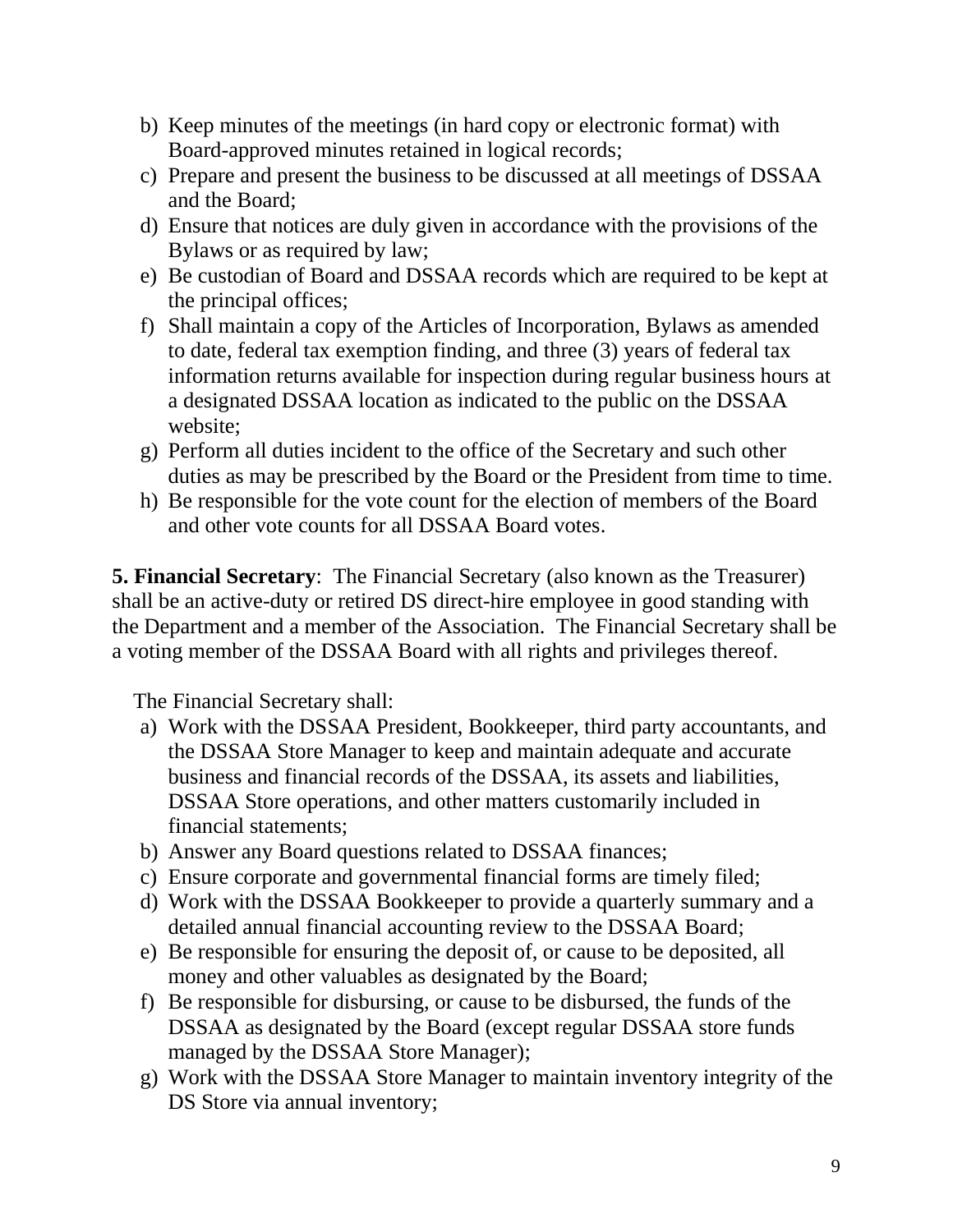**6. Communications Secretary**: The Communications Secretary shall be an active-duty DS direct-hire employee in good standing with the Department and a member of the Association. The Communications Secretary shall be a voting member of the DSSAA Board with all rights and privileges thereof.

The Communications Secretary shall:

- a) Draft correspondence to DSSAA Members and outside organizations in conjunction with the DSSAA Board and President;
- b) Maintain all DSSAA Social Media Accounts;
- c) Serve as the DSSAA liaison to DS Public Affairs, Recruiting, and other DS offices as needed or assigned by the DSSAA Board;
- d) Respond to written inquiries from DSSAA members and outside parties forwarded by the Store Manager;
- e) Receive and respond (as appropriate) to correspondence pertaining to DSSAA.

**7. Active-Duty DS Employees Representative**: The Active-Duty DS Employees Representative shall be an active-duty DS direct-hire employee in good standing with the Department and a member of Association. The Active-Duty DS Employees Representative shall be a voting member of the DSSAA Board with all rights and privileges thereof.

The Active-Duty DS Employees Representative shall:

- a) Serve as the representative of all active-duty members of DSSAA and DS to the DSSAA Board;
- b) Be assigned duties and responsibilities as determined by a majority of the DSSAA Board.

**8. Retired DS Employees Representative**: The Retired DS Employees Representative shall be an individual who retired from an active-duty, direct-hire DS position (not resigned) in good standing and is currently in good standing with the Department and a member of the Association. The Retired DS Employees Representative shall be a voting member of the DSSAA Board with all rights and privileges thereof.

The Retired DS Employees Representative shall:

- a) Serve as the representative of all retired members of DSSAA and DS to the DSSAA Board;
- b) Be assigned duties and responsibilities as determined by a majority of the DSSAA Board.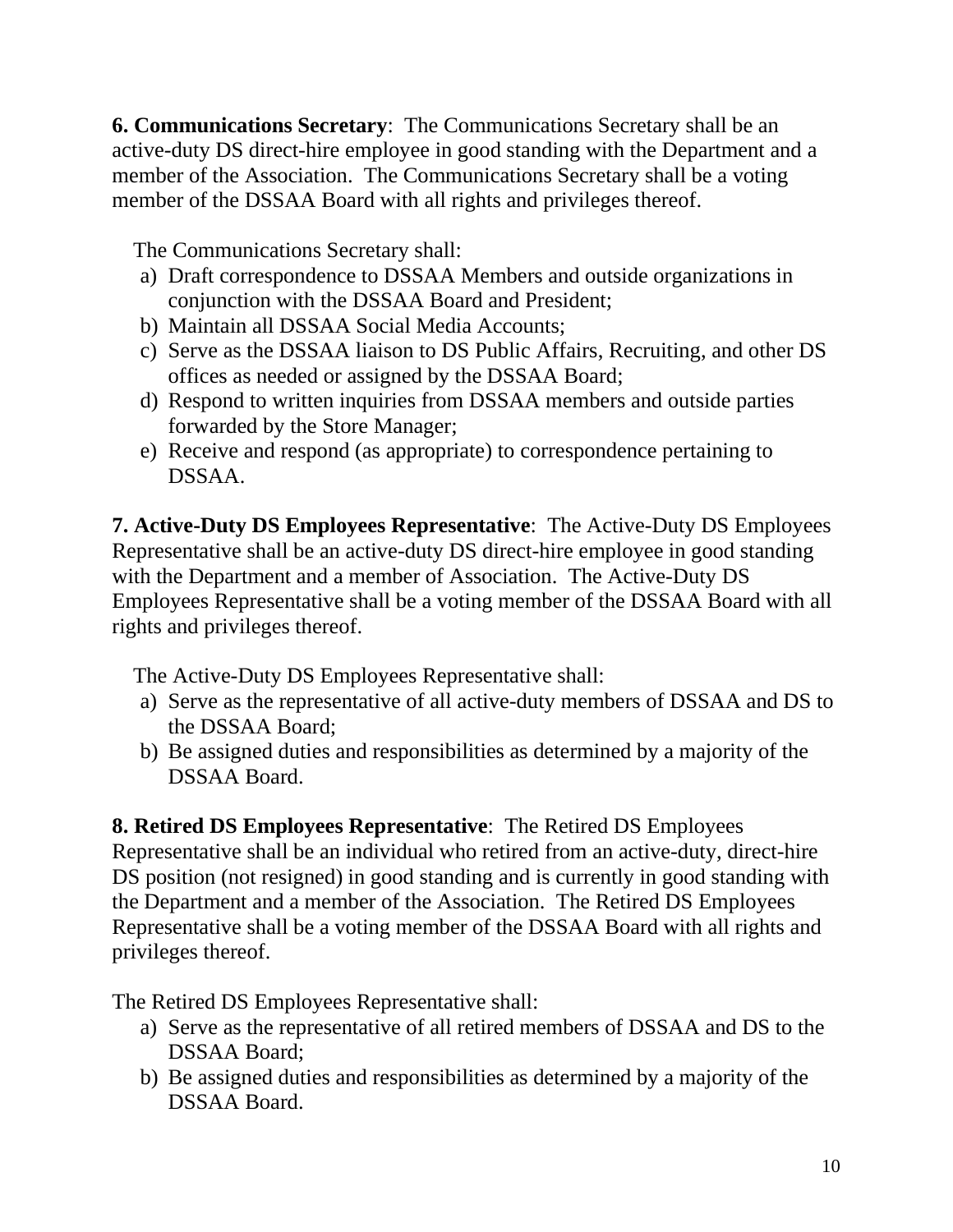### **ARTICLE VI VOTING PROCEDURES**

**1. General:** When a request is brought to the attention of any Board member, that Board member should forward it to the President or, in his/her absence, the Vice President. The President shall inform the Board of the nature of the request, make recommendations if appropriate, be responsible for framing the motion to be voted upon, and request a vote upon the original request.

Board members will have three (3) working days to respond to a call for a vote (response via e-mail). At the end of three working days, a majority of votes cast will be considered the decision of the Board. If, at any time during the three-day period, a majority of votes are received for/against a proposal, that shall be considered the Board's decision.

Board members will send their votes via e-mail solely to the Secretary for tabulation purposes, not to the Board members at large. The Secretary will be responsible for tabulating the vote and informing the President of the outcome.

Board members may provide for another member to vote on their behalf by giving another Board member their proxy. The President and Secretary of the Board will be so notified via e-mail. The e-mail should contain an effective beginning and end date of the proxy authority.

Should a tie vote occur during the three (3) day period due to lack of response or an empty position on the Board, the DSSAA President's vote shall be counted as two votes and shall be used as a tiebreaker.

**2. Duty to Disclose**: In connection with any actual or possible conflict of interest, an interested Board member must disclose the existence of any potential conflict of interest to the Board in a timely manner and be given the opportunity to disclose all material facts to the Board who are considering the proposed arrangement and potential conflict.

Additional Conflict of Interest considerations:

- a) A separate conflict of interest policy shall be established by the Board;
- b) The DSSAA conflict of interest policy must be signed by each Board member when assuming office;
- c) Even after conflict(s) of interest are made known to the Board through disclosure of material information and consideration of potential alternative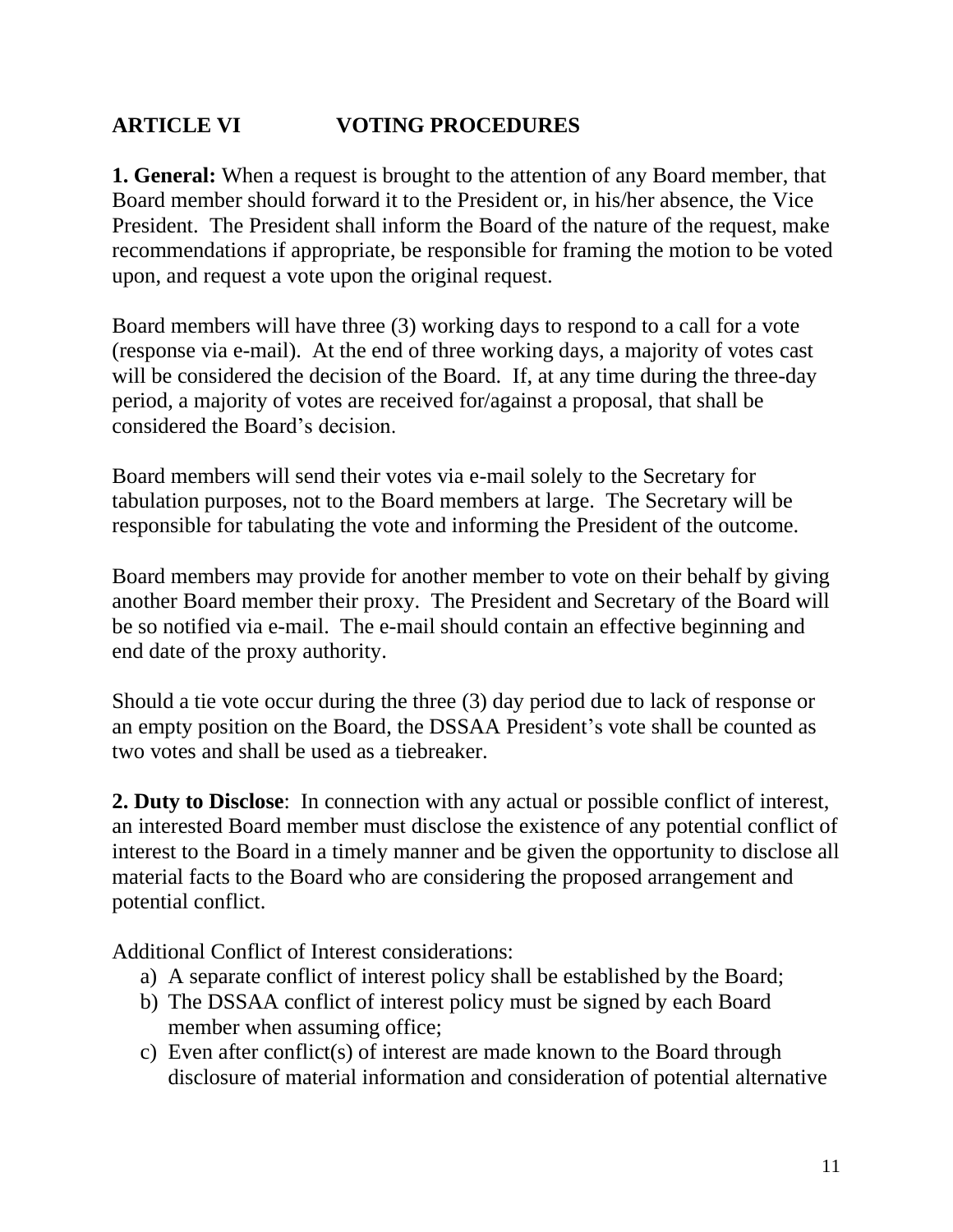actions, the Board, with an affirmative majority vote, may still approve of the proposed arrangement;

d) Should the Board have reasonable cause to believe a Board member or interested party has failed to disclose an actual or possible conflict of interest, the Board shall inquire and hear explanations to explain any failure to disclose. The Board shall then take appropriate disciplinary and corrective action.

**3. Indemnification**: To the maximum extent permitted by law, DSSAA shall indemnify its "agents," as described by law, including Directors, Officers, and employees, and including persons who formerly occupied such positions, and their heirs, against all expenses, judgments, fines, settlements, and other amounts actually and reasonably incurred by them in connection with any 'proceeding' including any action by or in the right of the DSSAA. The DSSAA shall have the power to purchase and maintain insurance on behalf of any agent of DSSAA to the fullest extent permitted by law against any liability asserted against or incurred by the agent in such capacity or arising out of the agent's status as such, or to give other indemnification to the extent permitted by law.

**4. Loans**: The Association shall not make any loan of money or property, or guarantee the obligations of any Director unless approved by the Board and consistent with the current Nonprofit Corporation Act.

## **ARTICLE VII ANNUAL REPORTS AND MEETINGS**

**1. Annual Report**: There shall be an annual report prepared by the President for the purpose of reporting to the Board a summary of the management of the Association's activities, to include a yearly financial accounting, and a proposed plan and budget for the upcoming year (prepared by the Financial Secretary).

**2. Annual and Special Meetings**: There will be a Board-attended annual meeting of the membership. A special meeting of the membership may be called by the President or by a majority vote of the current Board members.

**3. Place of Meeting**: The President may designate any place, including a virtual venue, as the place of meeting for an annual or special meeting called by the Board.

**4. Notice of Meeting**: Written notice (including by e-mail) stating the time, date, and place of the meeting, and the purpose(s) for which the meeting is called shall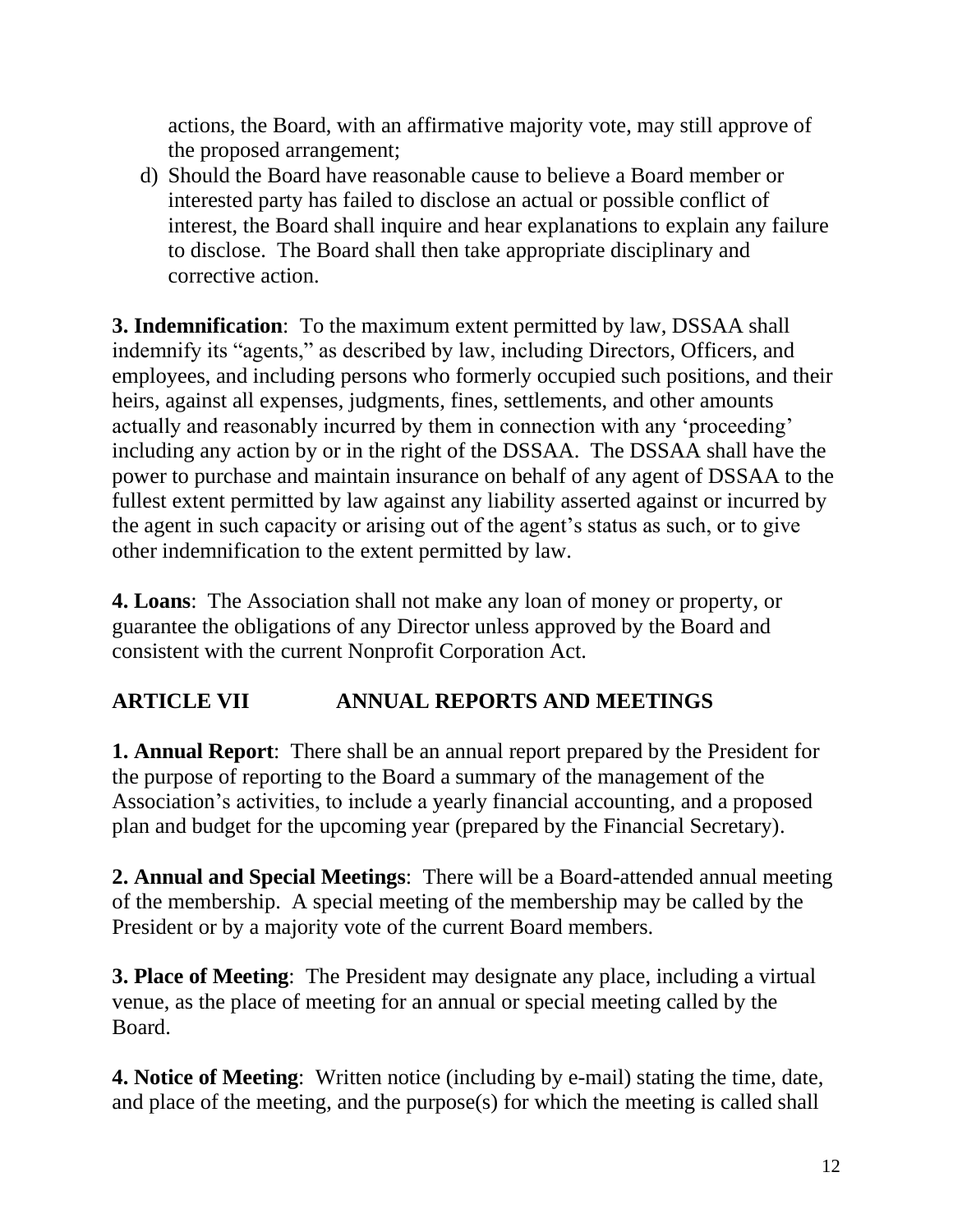be delivered to each member not less than seven (7) nor more than thirty (30) days before the date of the meeting, unless the meeting is deemed special by the President to resolve a specific issue that requires immediate Board attention.

**5. Quorum**: A Board quorum shall be defined as at least half of the current Board present (including virtually) at the meeting. Absent Board members may provide proxy authority to a present Board member. It is incumbent upon the Board to take all reasonable measures to ensure that absent Board members are aware of the issues before the Board and have a chance to cast their votes electronically within three (3) working days of the original message. Whenever possible, issues of significance will be provided electronically prior to a Board meeting.

**6. Order of Business**: The President shall preside at each regular, annual, or special meeting of the Association. The order of business shall be as specified in the notice of the meeting but may be altered or suspended for good cause. *Roberts Rules of Order* (revised) shall be the parliamentary authority for the conduct of meetings of the Association.

# **ARTICLE VIII COMMITTEES**

**1. General**: The Board may by resolution adopted by a majority of Officers then in office, designate one or more advisory committees to exercise all or a portion of the authority of the Board.

**2.** Committee guidelines:

- a) Each committee shall be comprised of at least one Board member plus other volunteers and may include non-DSSAA members as appropriate for the purpose;
- b) The President shall be authorized to nominate a committee chair;
- c) The chair nominee shall be approved/rejected by a majority of the Board's vote;
- d) The individual's term on the committee shall be the time required to fulfill the objectives of the committee or until the President's term has expired;
- e) The appointment may be extended beyond the President's term if approved by a majority of the Board;
- f) The chairperson shall ensure minutes are taken at each committee meeting and are delivered to the Recording Secretary, if submission of the committee minutes is so requested;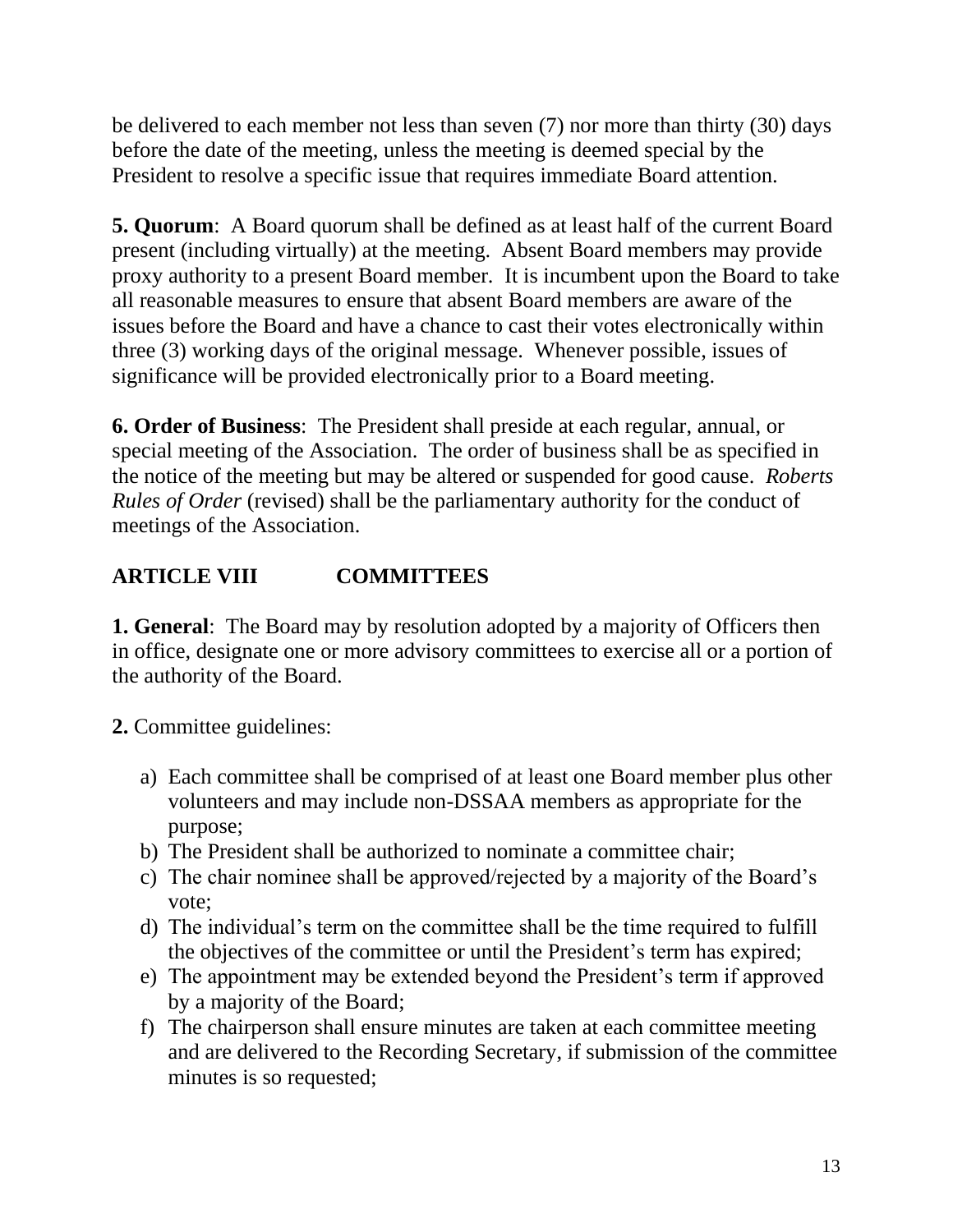g) The advising committee will make recommendations to the Board for any matter requiring affirmative vote or action of the Board.

# **ARTICLE IX FISCAL YEAR**

**1. Fiscal Year**: The fiscal and tax year of the Association shall be defined as the calendar year from January 1 through December 31.

#### **2. Source of Funds:**

- a) Association funds shall be received from various sources including but not limited to DSSAA store sales, membership dues, contributions, and the holding of special events or other revenue generating activities;
- b) Association funds may be invested in a variety of low-risk liquid financial instruments such as CDs, money market or bond funds, etc.
- c) Association funds shall not be subjected to unnecessary or unreasonable risks.

## **ARTICLE X EVENTS**

**1. Annual Major Events** shall include functions such as the National Police Week (NPW) 5K Run and NPW-associated events, National Night Out Against Crime, the DS Family Picnic, and the DS Alumni Luncheon.

**2. Annual DSSAA Minor Events** shall include functions such as periodic social hours, a UN General Assembly Social Hour (typically in September), a shredding event, support to joint DS-Fraternal Order of Police 'Santa' Detail event, and other events or occasions or matters for DSSAA support as determined by the Board.

## **ARTICLE XI AMENDMENTS**

**1.** These Bylaws may be altered, amended, or repealed and new Bylaws may be adopted by a supermajority (majority plus one) of the Board of DSSAA then in office at a duly called and held Board meeting with written (including electronic) notice to members setting forth such change(s).

**2.** Bylaw changes do not take effect for 12 months of passage unless the change is deemed an emergency with reason by the Association Board and passed unanimously.